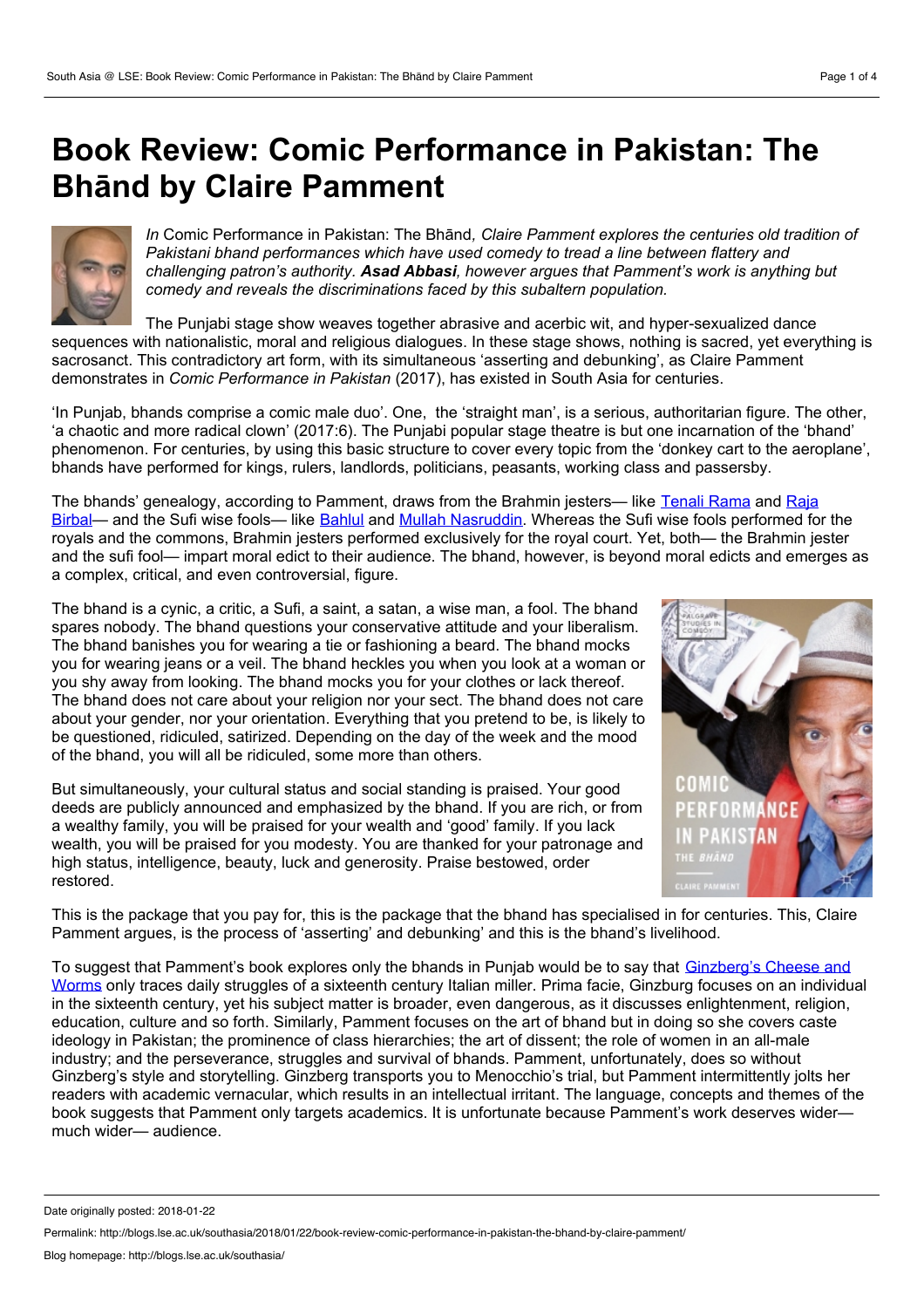Pamment classifies bhands into three categories: the wedding bhands, the stage show bhands and the television bhands. Each classification differs from the other two with regards to the audience, medium of performance, freedom of expression, control over the script material, and, most importantly, income. The television bhands earn the highest income, whereas the wedding bhands face incessant penury. Theatre bhands enjoy varying fame, varying income but hold the most freedom to express agency, barring any state sanctions, whilst the wedding bhands are expert genealogists and 'can disclose embarrassing information that patrons would rather keep hidden, and, conversely announce histories that patrons would like to project' (110).

Many bhands proudly claim to have performed for the Bhutto family and the Sharif family. If the bhand exposes class hierarchies, why would politicians invite them? The reason is simple. Through praise the bhand elevates, and through criticism the bhand humanizes the patron among the wedding attendees.

The Bhand disturbs and affirms the class hierarchies through debunking and asserting. For such qualities, politicians feel compelled to invite and financially support the bhands.

When the bhand performs in front of the working class or rural family, the bhand talks about 'aspirations of making it rich in the city……[but] also criticizes the symbols of power of the ruling elite establishment' (128). The bhand tweaks the performance to suit the specific audience. This requires excellent and extensive research. Pamment recalls that when she met one of the bhands for an interview, he was well informed about Pamment and her family.

The bhands are not fans of two groups: The aspiring middle class and the Army. The reason is that both these groups, the middle class and the Army, continuously try to distance itself from the bhands.

The aspiring middle-class continues to distance itself from the bhand and the bhand culture. Classical, semi-classical music and bagpipes are the wedding entertainments at the commercial wedding halls. In such a setting, 'the bhand potentially becomes a difficult encounter for those with things to hide, the bourgeoisie's nightmare reminding audiences from where they apparently come and critiquing their ambition of power' (123). The reason the bhands dislike the army is far simpler: Army barracks are 'a comedy no-go zones' (119-120).



The entrance to the old Aziz theatre in Taxali gate, Lahore. Image source: Walled City of Lahore [Authority,](https://commons.wikimedia.org/wiki/File:Taxali_Gate_1_(WCLA).jpg) CC BY-*SA 4.0.*

Ironically, the Army is responsible for the bhands movement into theatre and television. Post 1947, with Pakistan a sovereign country, the Lahore theatre culture, Pamment notes, relied on Anglo-Saxon plays adopted in Urdu for the upper-middle class milieu and sanitized from any political critique. Until 1970s, the theatre 'was a place of the elite by the elites and for the elites' (136). The elites banished and criticized those from the bhand background for having 'no literary background'. The deputy director 'felt... [the bhand]... should be kept separate from the theatre' (141). Forget the discrimination against other ethnicities, Pamment shows how caste and class segregates people who speak the same language, belong to the same region and associate to the same religion.

Date originally posted: 2018-01-22

Permalink: http://blogs.lse.ac.uk/southasia/2018/01/22/book-review-comic-performance-in-pakistan-the-bhand-by-claire-pamment/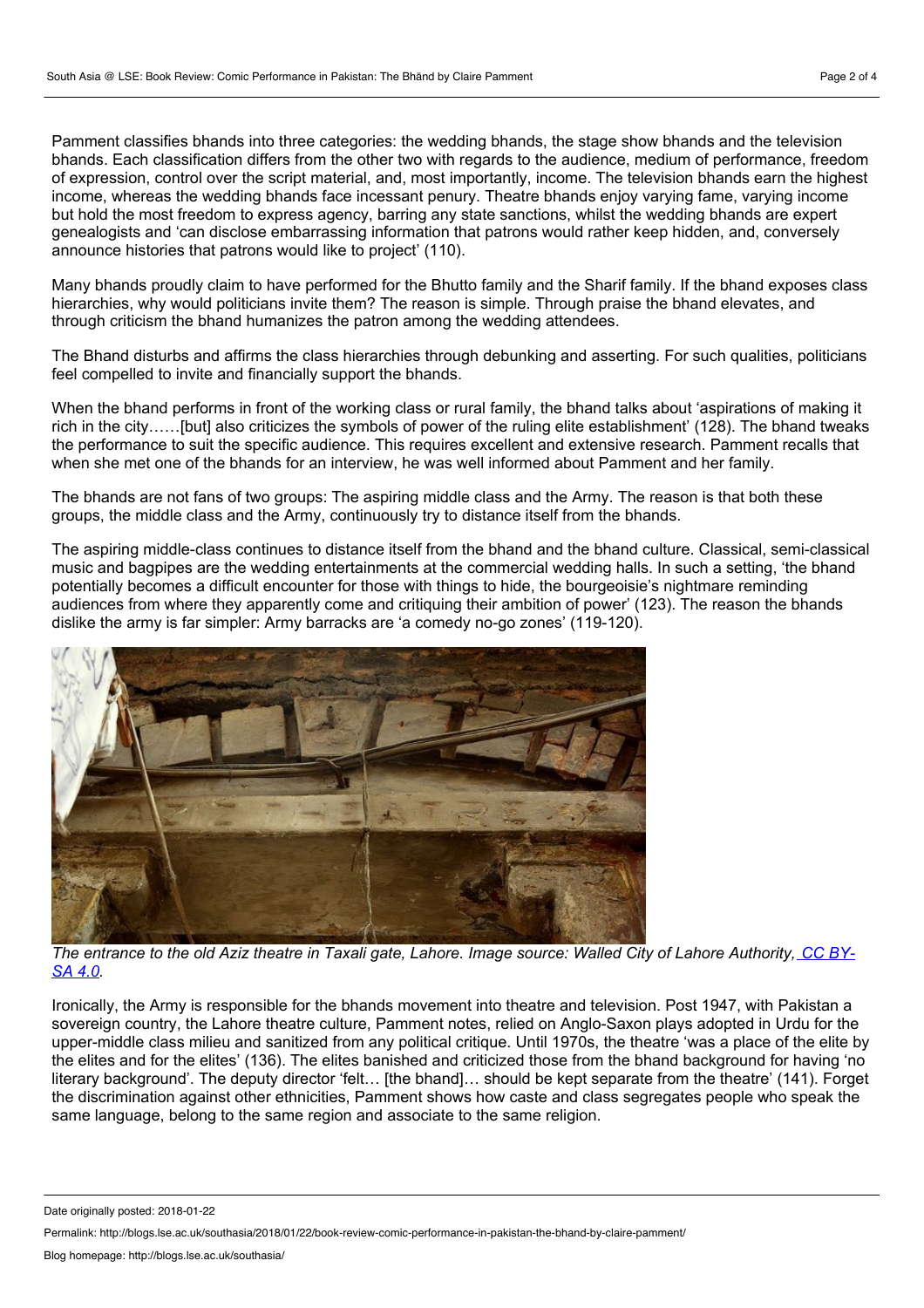With General Zia's cultural banishments, many theatre actors moved into television. The bhands took over the empty theatre. By the time Benazir Bhutto came to power, the bhands had gained financial support to run the popular stage theatre. By 1990s, the burlesque, sexualized dance performance entered the popular Punjabi stage theatres. Few dancers even headlined the shows and commanded higher fees.

In this context, Pamment focuses on the issue of the 'male gaze'. Pamment argues that for the female characters, dancing provides a route to enter popular stage shows. Otherwise, the all-male industry assigned women ephemeral appearance, without role, without agency. The dancer 'by playing with the conventions of theatre and its gazing patterns, she [the female performer] knowingly uses objectification to turn the gaze back on the patriarchal structure and in doing so she asserts power' (146). Pamment understands that she is taking a difficult position and acknowledges the 'criticism from feminist quarters that these women were reduced to "consumerist objects" and controlled by male producers and audiences' (144-145). Pamment understands that stage show dancers are objectified, but she argues that, just like the bhands, the dancers use their precarious status, to counter the male gaze.

It is not just the 'feminist quarters' or people from the parallel theatre but 'many of the popular theatre's formative actors are keen to disassociate themselves from its contemporary sexual context and have left the stage or have passed away in disillusionment' (165).

Once again, Army plays an indirect role in the bhand's movement from theatre to television. It was General Musharraf's appearance on *The Daily Show with Jon Stewart* that inspired Aftab Iqbal, an influential journalist, to create Hasb-e-Haal (177). In Hasb-e-Haal, Iqbal plays a serious 'anchor' and Sohail Ahmed, the bhand, plays a fool. But soon, Pamment writes, the off-screen rifts between the two emerged as both men fought to control the narrative of the show. In an interview, Iqbal tells Pamment that Ahmed is 'just a performer' who fancies himself as a political pundit (179). In this case, Ahmed had the last laugh as Iqbal left the show tostart a new show where he plays the same, serious, wise man 'commanding' eight bhands who perform and entertain the audience. Hasb-e-haal, based on the bhand format, started a new trend which dozens of networks now copy.

In each setting, the bhands are assigned a low-status by the society. The bhand, however, fights this status with praise and with critique. On wedding ceremonies, on stage, or on tele, the bhands continue to fight the hierarchies which disapproves them and praise the hierarchies which supports them. In each setting, Pamment sides with the bhands and their struggles against the social and cultural stigma attached to the art. Perhaps, Pamment sides with the bhands bit too much.

For example, the popular stage show begins with the national anthem followed immediately with a song layered with sexual undertones. This contrast, Pamment feels, is 'playful manipulation of hierarchical structures.' (134). Yet, a simpler explanation is that the bhands fulfils the audience expectation: a bit of patriotism mixed with a bit of perversity. Similarly, Pamment subscribes too much power into bhand's critique of the political class. The structure of the bhand performance, the debunking and asserting, is based on the political economy of the the bhand. The bhand relies on the patron's generous gift. Could the bhand bite the hand that feeds it? Within this structure, very few bhands criticise politicians vehemently, but many others do it with caution.

Pamment briefly explores yet another important topic: the right of representation. The bhands argue that the cultural elites of Lahore (and Karachi), with their 'first-class failed' degrees; skin-tight jeans and ties; accents; stories of London and New York; and finally, their disinterest in the rural issues, are not the true representatives of Pakistani art. But the bhands understand this, so does Pamment, that for the international community it is far easier to communicate and promote people who look, speak and think as them. The bhands paint a difficult picture to appreciate. The bhands wants your support, but will attack your manners. The bhand questions religion but also secularism. The bhand wants to be part of the system but will not abide by the civil rules of the society. The bhand conforms to norms butdestabilizes them too. The bhand 'dishes harder truths that might unsettle the neo-imperial paradigms' (203).

The book is published with Palgrave studies in Comedy, yet Pamment's work is anything but comedy. It reveals discriminations that the 'subaltern' artists face against the bastions of their art. The book tells story of people who used to perform for kings, rulers and 'common man'but now fight penury, despair and disillusionment. But it is also a story of people in constant flux and revival, and, in that, one finds hope.

Date originally posted: 2018-01-22

Permalink: http://blogs.lse.ac.uk/southasia/2018/01/22/book-review-comic-performance-in-pakistan-the-bhand-by-claire-pamment/